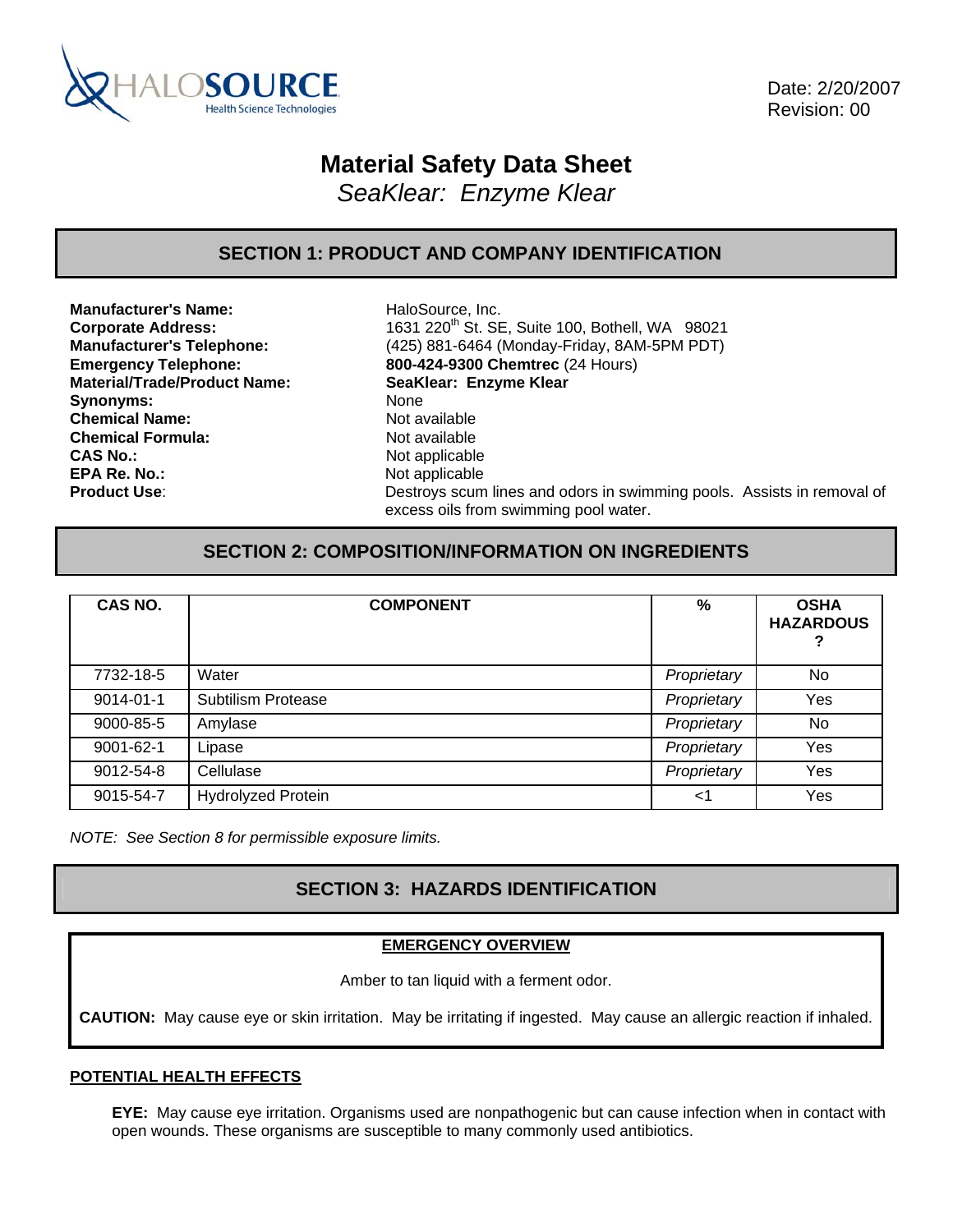**SKIN:** May cause slight redness if individual has history of dermal allergic reaction. Dermatitis and skin sensitization can develop after repeated and/or prolonged contact with human skin.

**INHALATION:** May cause allergic type response insusceptible or hypersensitive individuals upon repeated or prolonged exposure.

**INGESTION:** May cause irritation of the mouth, pharynx, esophagus and stomach. No effect if ingested in small amounts. A single dose of this product is rarely toxic by ingestion.

**CHRONIC EXPOSURE/CARCINOGENICITY:** None known.

**AGGRAVATION OF PRE-EXISTING CONDITIONS:** May cause slight redness if individual has history of dermal allergic reaction.

#### **POTENTIAL ENVIRONMENTAL EFFECTS:** None known.

# **SECTION 4: FIRST AID MEASURES**

#### **FIRST AID PROCEDURES**

**EYE CONTACT:** Hold eye open and rinse slowly and gently with water for 15 - 20 minutes. Remove contact lenses, if present, after the first 5 minutes, then continue rinsing eye. Call a poison control center or doctor for further treatment advice.

**SKIN CONTACT:** Take off contaminated clothing. Rinse skin immediately with plenty of water for 15 to 20 minutes.

**INHALATION:** Move person to fresh air.

**INGESTION:** Drink water or milk to dilute. Induce vomiting only if advised by physician or poison control center. Call poison control center.

**NOTE TO PHYSICIANS:** None.

### **SECTION 5: FIRE FIGHTING MEASURES**

**FLASH POINT:** Not available **AUTOIGNITION TEMPERATURE:** Not available **UPPER FLAMMABLE LIMIT:** Not available **LOWER FLAMMABLE LIMIT:** Not available

**FLAMMABLITY CLASS (OSHA):** Not applicable **FLAME PROPAGATION/BURNING RATE:** Not available

**UNIQUE FIRE PROPERTIES:** None known.

**HAZARDOUS COMBUSTION PRODUCTS:** None known.

**EXTINGUISHING MEDIA:** Water fog, carbon dioxide, dry chemicals.

**PROTECTION OF FIREFIGHTERS:** Provide firefighters with self-contained breathing apparatus in positive pressure mode.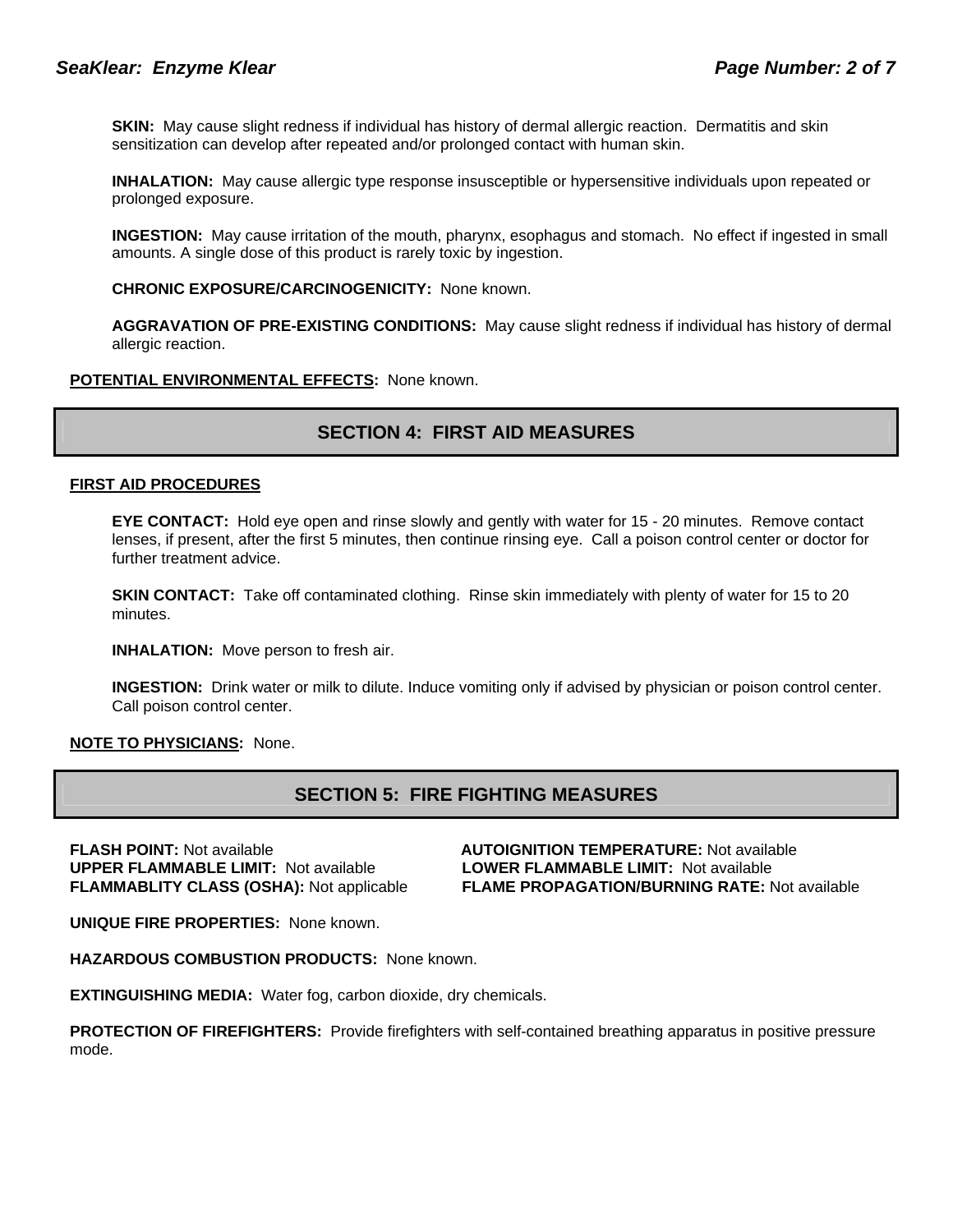# **SECTION 6: ACCIDENTAL RELEASE MEASURES**

**PERSONAL PROTECTIVE EQUIPMENT:** See Section 8 (Personal Protective Equipment).

**ENVIRONMENTAL PRECAUTIONS:** None known.

**METHODS FOR CLEANING UP:** For small spills, flush to waste treatment sewer (product is biodegradable.) For large spills, contain and collect for reuse.

# **SECTION 7: HANDLING AND STORAGE**

#### **SAFE** *HANDLING* **RECOMMENDATIONS**

**VENTILATION:** No special ventilation needed.

**FIRE PREVENTION:** No special requirements, material is not flammable.

**SPECIAL HANDLING REQUIREMENTS:** Wash hands thoroughly after handling.

#### **SAFE** *STORAGE* **RECOMMENDATIONS**

**CONTAINMENT:** Keep container closed when not in use.

**STORAGE ROOM RECOMMENDATIONS:** To maintain shelf life, avoid prolonged exposure to high temperatures and humidity.

**INCOMPATIBLE MATERIALS:** Strong acids or alkali compounds may inactivate biological cultures.

**STORAGE CONDITIONS:** None known.

### **SECTION 8: EXPOSURE CONTROLS/PERSONAL PROTECTION**

**ENGINEERING CONTROLS:** No special ventilation needed.

#### **PERSONAL PROTECTIVE EQUIPMENT (PPE)**

**EYE/FACE PROTECTION:** Wear safety glasses with side shields or goggles.

**SKIN PROTECTION:** No special protection required.

**HAND PROTECTION**: Natural or synthetic rubber gloves.

**RESPIRATORY PROTECTION:** A respiratory protection program that meets OSHA's 29 CFR 1910.134 and ANSI Z88.2 requirements must be followed whenever workplace conditions warrant a respirator's use.

**GOOD HYGEIENE/WORK PRACTICES:** Always follow good hygiene/work practices by avoiding vapors or mists and contact with eyes and skin. Thoroughly wash hands after handling and before eating or drinking. Always wear the appropriate PPE when repairing or performing maintenance on contaminated equipment.

#### **EXPOSURE GUIDELINES**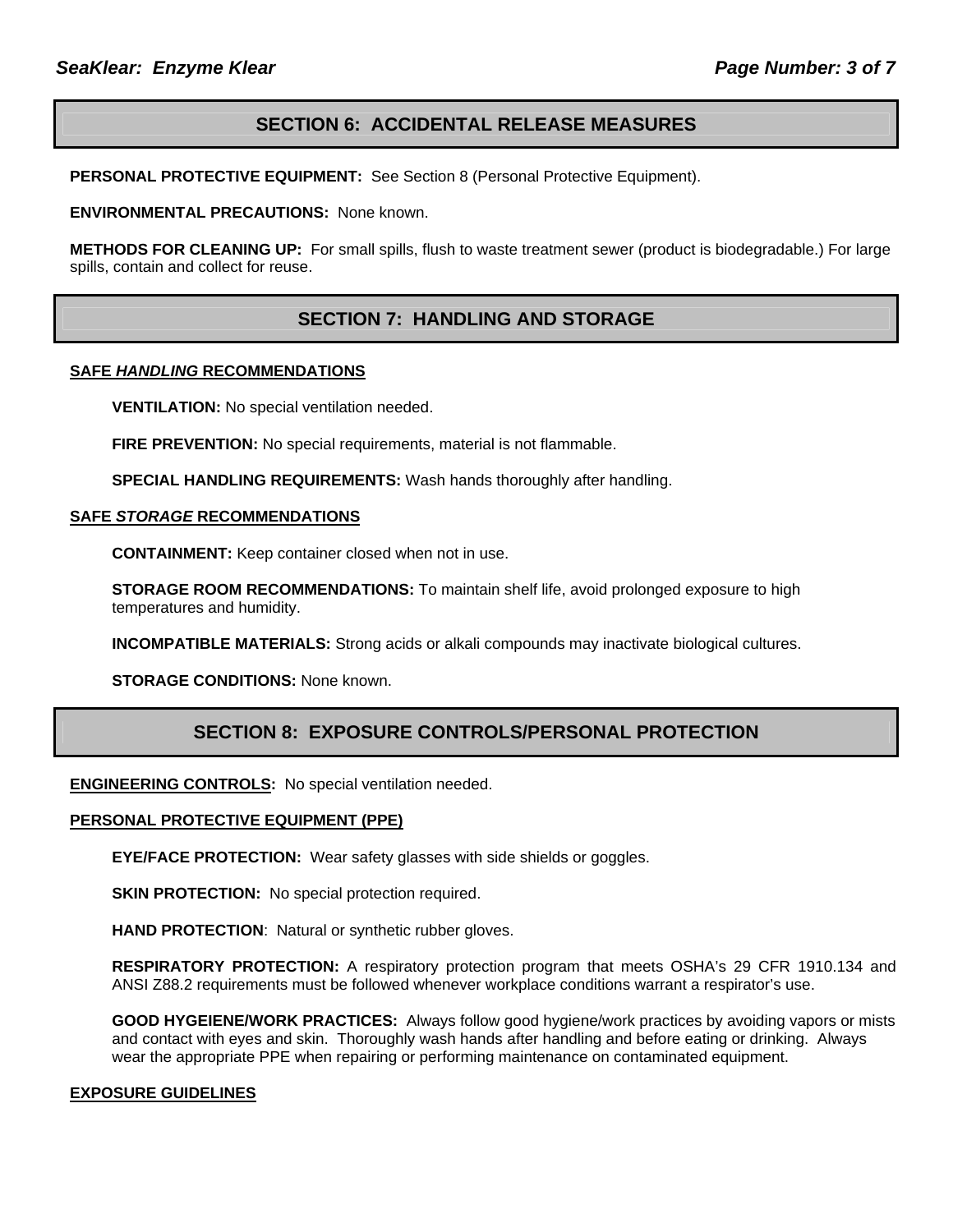| <b>PERMISSIBLE EXPOSURE LIMITS</b> |            |             |            |             |             |             |
|------------------------------------|------------|-------------|------------|-------------|-------------|-------------|
| INGREDIENT<br>CAS NO.              | OSHA       |             | WISHA      |             | ACGIH (TLV) |             |
|                                    | TWA        | <b>STEL</b> | TWA        | <b>STEL</b> | TWA         | <b>STEL</b> |
| Not applicable                     | <b>Not</b> | <b>Not</b>  | <b>Not</b> | <b>Not</b>  | Not         | <b>Not</b>  |
|                                    | applicable | applicable  | applicable | applicable  | applicable  | applicable  |

### **SECTION 9: PHYSICAL AND CHEMICAL PROPERTIES**

**COLOR:** Amber - Tan in Color **SHAPE:** Liquid **VAPOR DENSITY:** Same as water **BOILING POINT:** 100°C **MELTING POINT:** Not available **FREEZING POINT:** Not available

**PHYSICAL FORM:** Liquid **ODOR:** Characteristic Ferment Odor **pH:** 6.7 – 7.2 **VAPOR PRESSURE:** Not available **SOLUBILITY IN WATER:** 99% **SPECIFIC GRAVITY OR DENSITY:** 1.0 – 1.01

*NOTE: These physical data are typical values based on material tested but may vary from sample to sample. Values should not be construed as a guaranteed analysis of any specific lot or as specifications.*

### **SECTION 10: STABILITY AND REACTIVITY**

**CHEMICAL STABILITY:** Stable under normal conditions.

**CONDITIONS TO AVOID:** None known.

**MATERIALS TO AVOID (INCOMPATIBILITY):** Strong acids or alkali compounds may inactivate biological cultures.

**HAZARDOUS DECOMPOSITION PRODUCTS:** None.

**HAZARDOUS POLYMERIZATION:** Will not occur.

### **SECTION 11: TOXICOLOGICAL INFORMATION**

**ORAL LD<sub>50</sub> (rat):** Not available.

**DERMAL LD<sub>50</sub> (rabbit):** Not available.

**SKIN IRRITATION (rabbit): Not available.** 

**EYE IRRITATION (rabbit):** Not available.

**SKIN SENSITIZATION: Not available.** 

**ADDITIONAL INFORMATION:** Not available.

### **SECTION 12: ECOLOGICAL INFORMATION**

**ECOTOXICITY:** Not available.

**MOBILITY:** Not available.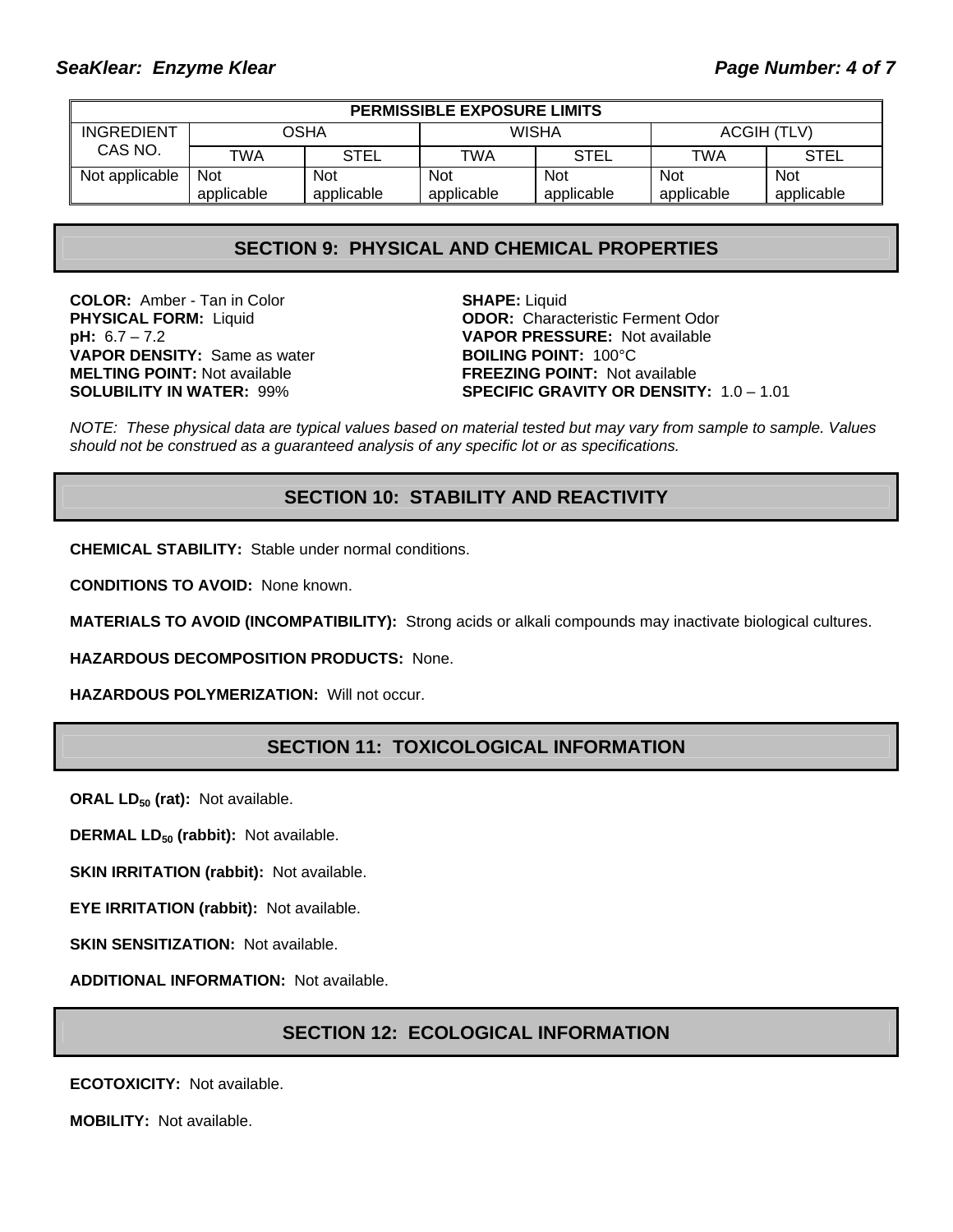### **PERSISTENCE AND DEGRADABILITY:** Not available.

#### **BIOACCUMULATIVE POTENTIAL:** Not available.

### **ADDITIONAL INFORMATION:** Not available.

# **SECTION 13: DISPOSAL CONSIDERATIONS**

If this product as supplied becomes a waste, it does not meet the criteria of a hazardous waste as defined under the Resource Conservation and Recovery Act (RCRA) 40 CFR 261. Please be advised that state and local requirements for waste disposal may be more restrictive or otherwise different from federal regulations. Consult state and local regulations regarding the proper disposal of this material.

*NOTE: Chemical additions, processing or otherwise altering this material may make the waste management information presented in this MSDS incomplete, inaccurate or otherwise inappropriate.* 

# **SECTION 14: TRANSPORT INFORMATION**

#### **U.S. DEPARTMENT OF TRANSPORTATION (DOT):**

| <b>Proper Shipping Name:</b>              | Not Regulated |
|-------------------------------------------|---------------|
| <b>Hazard Class:</b>                      | Not Regulated |
| <b>Identification Number (UN Number):</b> | Not Regulated |
| <b>Packing Group (PG):</b>                | Not Regulated |

### **SECTION 15: REGULATORY INFORMATION**

**TSCA STATUS:** Not listed.

#### **CERCLA REPORTABLE QUANTITY (RQ):**

| <b>CHEMICAL NAME</b> | D7<br>שר       |
|----------------------|----------------|
| Not applicable       | Not applicable |

#### **SARA TITLE III SECTION 302 EXTREMELY HAZARDOUS SUBSTANCES (EHS):**

| <b>CHEMICAL NAME</b> | TPQ            | <b>RQ</b>      |
|----------------------|----------------|----------------|
| Not applicable       | Not applicable | Not applicable |

**SARA TITLE III SECTION 311/312 HAZARD CATEGORIES:** Does this product/material meet the definition of the following hazard classes according to the EPA 'Hazard Categories' promulgated under Sections 311 and 312 of SARA Title III?

| <b>ACUTE HEALTH</b><br>HAZARD | <b>CHRONIC HEALTH</b><br>HAZARD | <b>FIRE HAZARD</b> | REACTIVE HAZARD | <b>SUDDEN RELEASE</b><br>OF PRESSURE |
|-------------------------------|---------------------------------|--------------------|-----------------|--------------------------------------|
| <b>YES</b>                    | ΝO                              | <b>NO</b>          | NΟ              | ΝO                                   |

#### **SARA TITLE III SECTION 313 TOXIC CHEMICALS INFORMATION:**